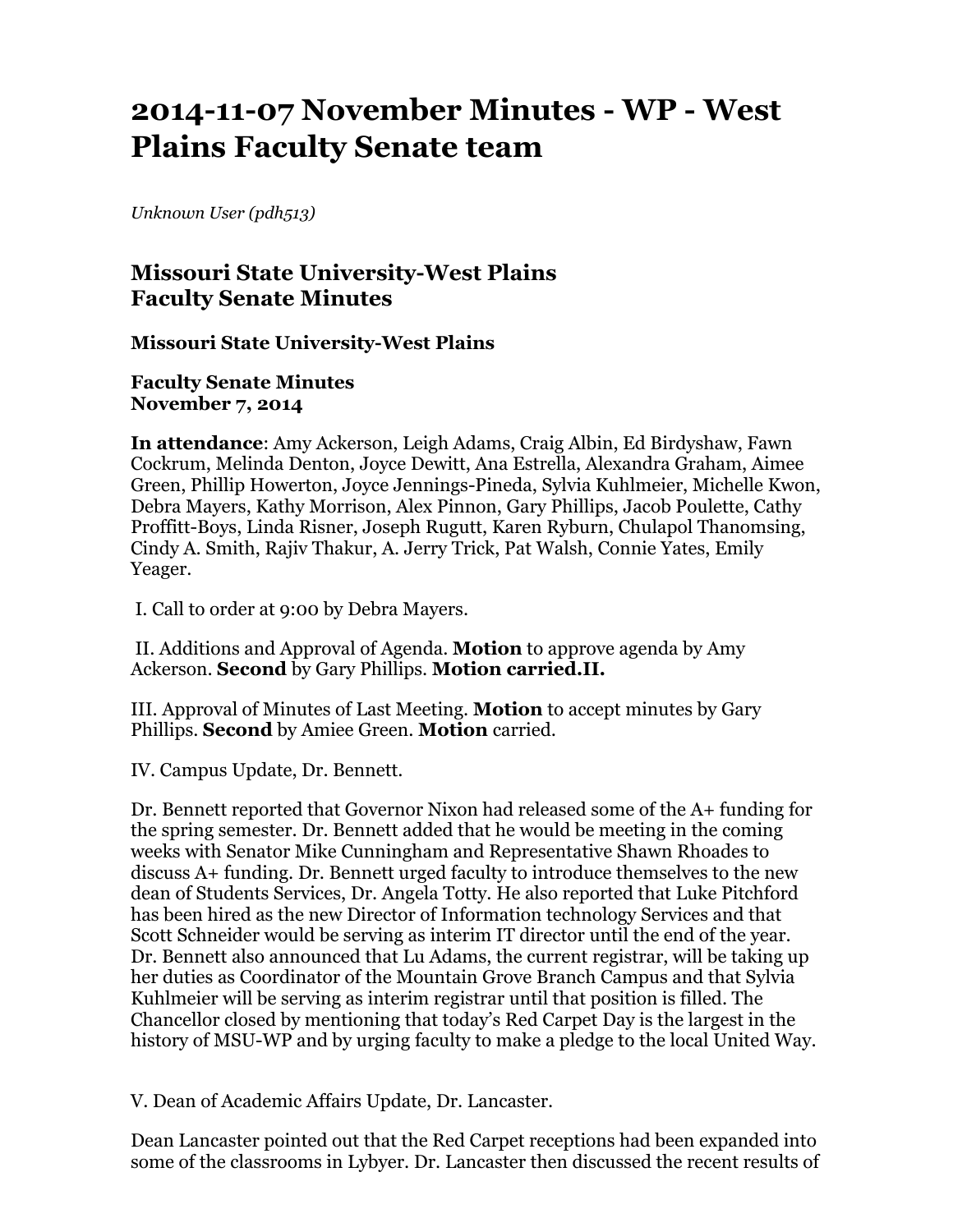the CAPP tests, noting that although MSU-WP students continued to score above average, scores in three areas were down during this testing cycle. He suggested that perhaps faculty should set specific goals to improve future performance on the CAAP tests. Dr. Lancaster then discussed at length two general and multi-faceted initiatives: transfer degrees and applied general education goals.

VI. MAP-Works, Chulapol Thanomsing

Chulapol demonstrated how to entry grades on Blackboard and how to enter the twelve-week academic updates on MAP Works.

VII. Faculty Handbook Revisions.

Debra Mayers reported that revisions to the faculty handbook would be discussed at the December Faculty Senate meeting and that Dr. Bennett had graciously accepted the changes that faculty preferred to section 3.3.3.

VIII. Per Course Hiring.

Debra Mayers noted that there are some questions concerning the need for fulltime staff to re-apply to teach each semester and concerning the need for personnel who are teaching in more than one division to apply in each division. She also noted that new faculty members are required to be tested for TB and that names badges have been ordered for per-course faculty.

IX. Faculty Survey.

Jerry Trick reminded faculty that he would soon be asking them to have their students participate in a survey of courses adoptions of the general education goals.

X. Per Course Faculty Report, Fawn Cockrum.

Fawn reported that several per-course faculty members have expressed the desire for a more orientation and a faculty contact person and that some of the per-course instructors need a place to store their art supplies.

XI. Common Reader, Ed Birdyshaw.

Ed stated that twenty books have been nominated for next year's common reader and that a survey to vote on these titles has been posted on the Common Reader webpage. He also noted that once the pool of books has been narrowed, the Common Reader Committee will meet to select next year's book.

XII. Commencement Speaker

Debra Mayers noted that faculty members should begin suggesting people to be commencement speaker.

XIII. IDS Updates, Jerry Trick

Jerry reported that dual enrollment opportunities for IDS 110 at West Plains high School are being explored.

XIV. On-Line Courses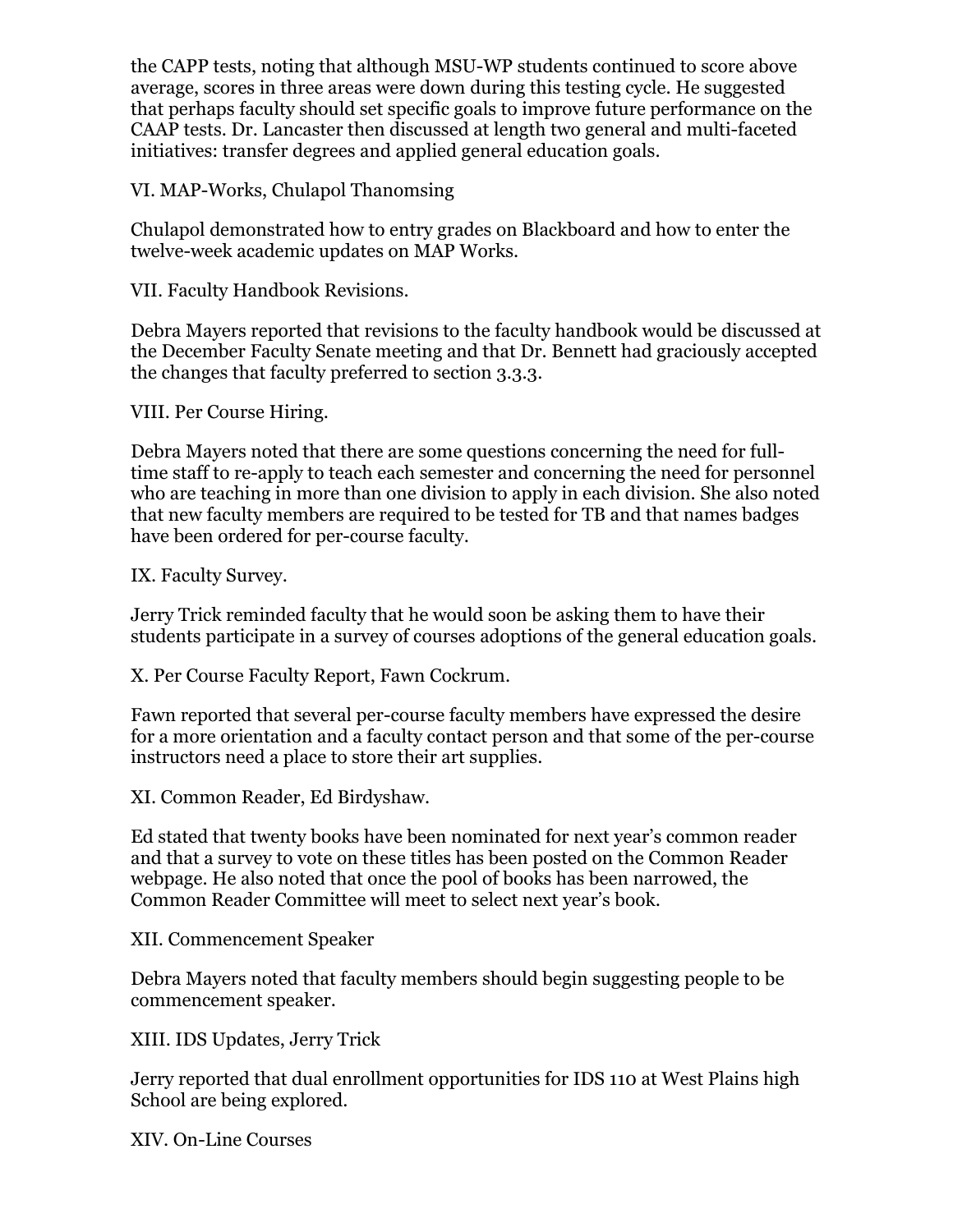Debra Mayers noted that HLC has approved the proposed AA on-line degree. She added that faculty members should consider creating an on-line agreement for students to sign stating that students will fulfill the obligations in their on-line courses.

### XV. VHS Equipment

Debra Mayers pointed out that the VHS equipment is being phased out and that faculty members should switch their visual presentations to CD or Films on Demand, etc.

### XVI. Assessment Committee Update

Gary Phillips noted that the Assessment Committee would be meeting at 11:00 and that topics for discussion included portfolio expansion and the HLC program review.

XVII. Curriculum Committee Update

Leigh Adams asked for any concerns or objections to the curriculum changes that had been approved by the Curriculum Committee during the past month. Being none, the changes were approved by consent. Leigh reminded faculty of deadlines for submitting proposals for spring and fall of 2015.

XVIII. Faculty Evaluation Committee Update.

Phil Howerton presented revisions to the list of questions students are asked when completing faculty evaluations. After a brief discussion, Joyce Jennings-Pineda made a **motion** to approve these changes. **Motion** was seconded by Leigh Adams.**Motion carried**. Phil then presented revisions made by the faculty evaluation committee to the Faculty Self-Evaluation form and the Goal and Objective's Agreement. After a brief discussion, Jerry Trick made a **motion** to accept these changes. A**second** to accept was made by Gary Phillips. **Motion carried**.

XIX. Public Affairs Committee Update.

Gary Phillips stated that the committee was exploring the possibility of offering a public affairs award for students.

XX. Institutional Analysis Committee

Joyce Pineda-Jennings stated that the IAC had been working with Scott Schneider to make the budget process more transparent.

#### XXI. Announcements

Debra Mayers reminded faculty of several projects that need their attention: Salvation Army Bell Ringing, United Way Pledges, Faculty Health Risk Assessment, Faculty Cafeteria Plan, Ask Week, Haven Training, Who's Who Nominations, and Faculty Evaluations. Phil Howerton noted that the Philanthropic Women had agreed to fund his proposal for a campus-wide Excellence in Writing Awards.

XXII. Adjournment, 10:59